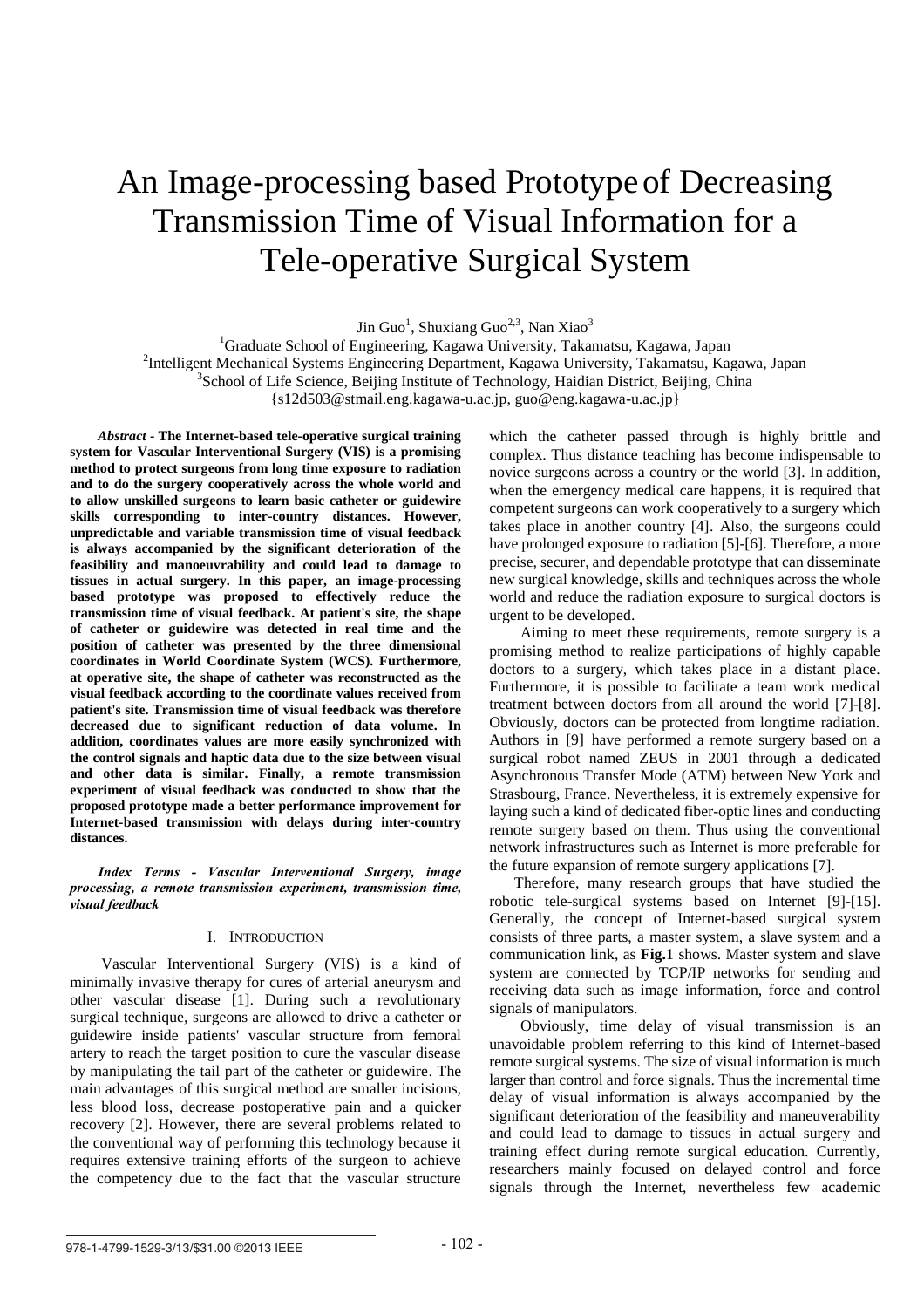institutions are engaged in the time delay of visual transmission. Traditionally, delays of visual information have been coped with predictive methods or through increased autonomy [16] or a high speed image compression process [8]. However, these methods are a little time consuming and complex to perform.



Fig. 1 The general structure of Internet based tele -surgical system

 In reference [5], we have already finished this model in two dimensional models. Therefore, the purpose of this paper is to present a new method based on image -processing technology to efficiently reduce the transmission time of visual feedback in three dimensional model and make easier to control the time difference between haptic, control signals and image information due to reduce the amount of communication data of image information. Also, a remote transmission experiment of visual feedback was conducted to show that the proposed prototype made a better performance improvement for Internet -based transmission with delays, which was conducted between Beijing, China and Takamatsu, Japan. The aims of the experiment were to examine the comparison before and after applying the proposed architecture.

This paper is organized as follows : In next section , the method of reducing the transmission of image information is presented. Experiments to verify our method are described in section III. Finally, a brief conclusion and future work section is presented in Section IV.

#### II . METHOD AND IMPLEMENTATION

 Obviously, time delay of the transmission of visual feedback becomes an increasingly crucial problem encountered in Internet -based tele -operative surgery. As for our robotic catheter operating system, time delay can be defined as equation 1 shown:

$$
T_{total} = T_{transmission1} + T_{response} + T_{transmission2} \tag{1}
$$

*Ttransmission1* means the transmission delay of control signal from master system to slave system and *Tresponse* represents the response time of slave system and *Ttansmission2* presents the transmission delay of visual or haptic feedback from slave system back to master system. We mainly focused on the method to solve the delay of visual feedback by reducing the amount of data transmission in this paper.

 The whole structure of prototype is described as **Fig. 2** shows. Two cameras are used to capture the images of catheter at the same time and two images are sent to image processor module to get the three dimensional coordinates of catheter. Next, these three dimensional coordinates are transmitted to operation site through the Internet. Then, at operation site,

three dimensional coordinates received from surgery site are re -constructed as the visual feedback in real time. According to the reconstructed catheter model at master system, doctors decide to do what the kind of operation.



Fig. 2 The structure of our Internet -based tele -operative surgical system

In this proposed prototype, image processor plays an important role, which consists of 5 steps to calculate the three -dimensional coordinates of catheter in World Coordinate System, as the Fig. 4 shows.



Fig. 3 Procedures of two -camera calibration

#### *A . Two -camera System Calibration*

During the calibration procedure, there are three kinds of coordinate system, image coordinate system, camera coordinate system and world coordinate system. The relationship between image coordinate system [*u, v, 1*] and camera coordinate system  $[X_c, Y_c, Z_c]$  is calculated as equation 2 shown:

$$
\begin{bmatrix} u \\ v \\ 1 \end{bmatrix} = \frac{1}{Z_c} \begin{bmatrix} \frac{1}{k} & 0 & u_0 \\ 0 & \frac{1}{l} & v_0 \\ 0 & 0 & 1 \end{bmatrix} \begin{bmatrix} f & -f \cot \theta & 0 & 0 \\ 0 & f/\sin \theta & 0 & 0 \\ 0 & 0 & 1 & 0 \end{bmatrix} \begin{bmatrix} X_c \\ Y_c \\ Z_c \\ 1 \end{bmatrix}
$$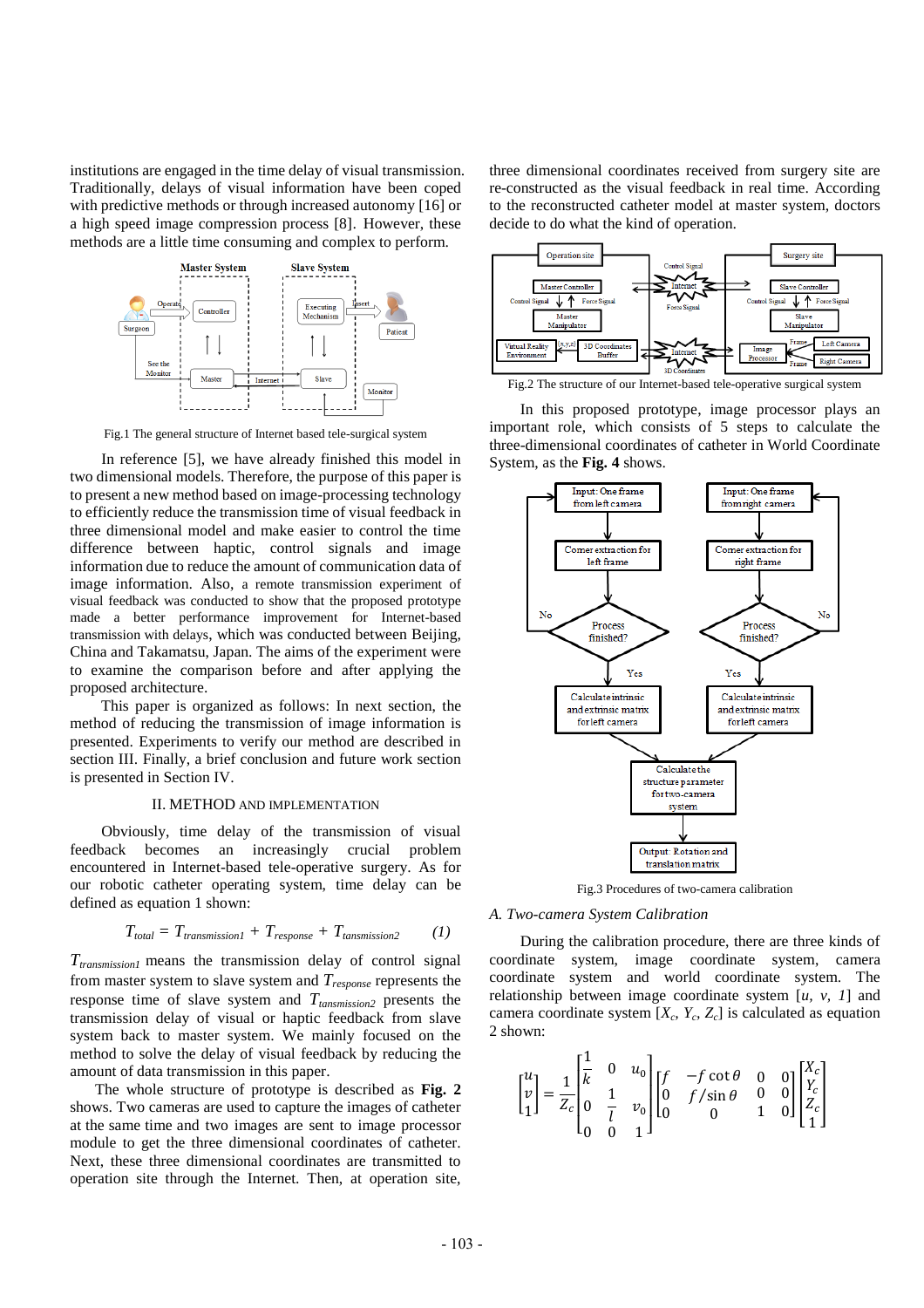$$
= \frac{1}{z_c} \begin{bmatrix} f/k & -(f/k)\cot\theta & 0 & 0 \\ 0 & f/l\sin\theta & 0 & 0 \\ 0 & 0 & 1 & 0 \end{bmatrix} \begin{bmatrix} X_c \\ Y_c \\ Z_c \\ 1 \end{bmatrix} = \frac{1}{z_c} A P_c \quad (2)
$$

 $-$ 

where the size of pixel is  $k * 1$  and its unit is millimetre, f is focal length and  $\theta$  is the angle between X, Y and Z axis. Generally,  $\theta$  is similar to 90<sup>o</sup>. However, in our case, we do not consider it as  $90^\circ$  in order to get a higher precision. Due to the fact that matrix A concludes all the parameters of a camera (k, l, u0, v0, f,  $\theta$ ), it is the intrinsic matrix of a camera and we calculate it every time before experiments in order to improve the precision.



Fig. 4 Procedures of images processor module

 Furthermore, the correlation between camera coordinate system and world coordinate system is built. R is a rotation matrix and t is a translate vector. Based on matrix R and vector t, the position information between left and right camera are obtained.

$$
\begin{bmatrix} X_c \\ Y_c \\ Z_c \\ 1 \end{bmatrix} = \begin{bmatrix} R_{3\times 3} & T_{3\times 1} \\ 0^T & 1 \end{bmatrix} \begin{bmatrix} X_w \\ Y_w \\ Z_w \\ 1 \end{bmatrix} \tag{3}
$$

Therefore, the purpose of two -camera calibration is to calculate the intrinsic and extrinsic matrix of two cameras in order to build a corresponding relationship between three -dimensional world coordinates and two -dimensional image coordinates.

To find the intrinsic and extrinsic matrix, each of the cameras is calibrated using the Zhang's method [17]. This method is simple and mainly based on different nonparallel views of a planar pattern [18] (e.g., a chessboard as Fig.5 shown).

The algorithm shown in **Fig. 3** is used for computing intrinsic and extrinsic parameters is as follows: 1) capture two frames of a  $6 \times 8$  black and white planar chessboard pattern (Fig.5) from left and right cameras at the same time; 2) detect the corners of the pattern in each of the frames ; 3) find a homograph for all points in the set of images, where a homograph is a matrix of perspective transforms between the

calibration pattern plane and the camera view plane; 4) initialize intrinsic parameters from the perspective transforms; 5) find extrinsic parameters for each image of the pattern; and 6) minimize the error of the projection points with all the parameters using a maximum likelihood algorithm .



Fig. 5 a chessboard used for two -camera calibration

### *B . Two - camera System Rectification*

In terms of two -camera system, epipolar geometric constraints are used to shorten stereo matching time and improve matching precision . **Fig. 5** shows the epipolar geometry of two cameras system, where the line between C1 and C2 is baseline and e1, e2 are epipolar points for left and right camera respectively. Also, *l1*and *l2* are epipolar lines. According to the epipolar geometric constraints of two -cameras system, for any pixel pl in the left image, its correspondence must lie on the epipolar line in the right image.



Fig. 6 Imaging model of two cameras system

Furthermore, in order to promote the computing speed, we used a perspective transformation to set the epipolar points move to infinite distance, thereby epipolar lines becoming to groups of parallel lines. Next, a similarity transform is applied to transform the parallel epipolar lines to parallel to horizontal axis of image coordinates. Finally, a shear transformation is performed in two frames from left and right cameras in order to make image distortion in horizontal direction reach minimum value.

#### *C. Feature Extraction and Stereo Matching*

In order to extract the shape of a catheter, some red instrument markers is attached to a 2mm diameter catheter and every two red markers are deployed with 1 centimeter space distance, and specific distribution of markers has been shown in **Fig. 7**. Furthermore, the length of a real catheter is about 50 centimeters, thus 50 red markers are required to represent the shape of a catheter. In addition, the markers are extremely thin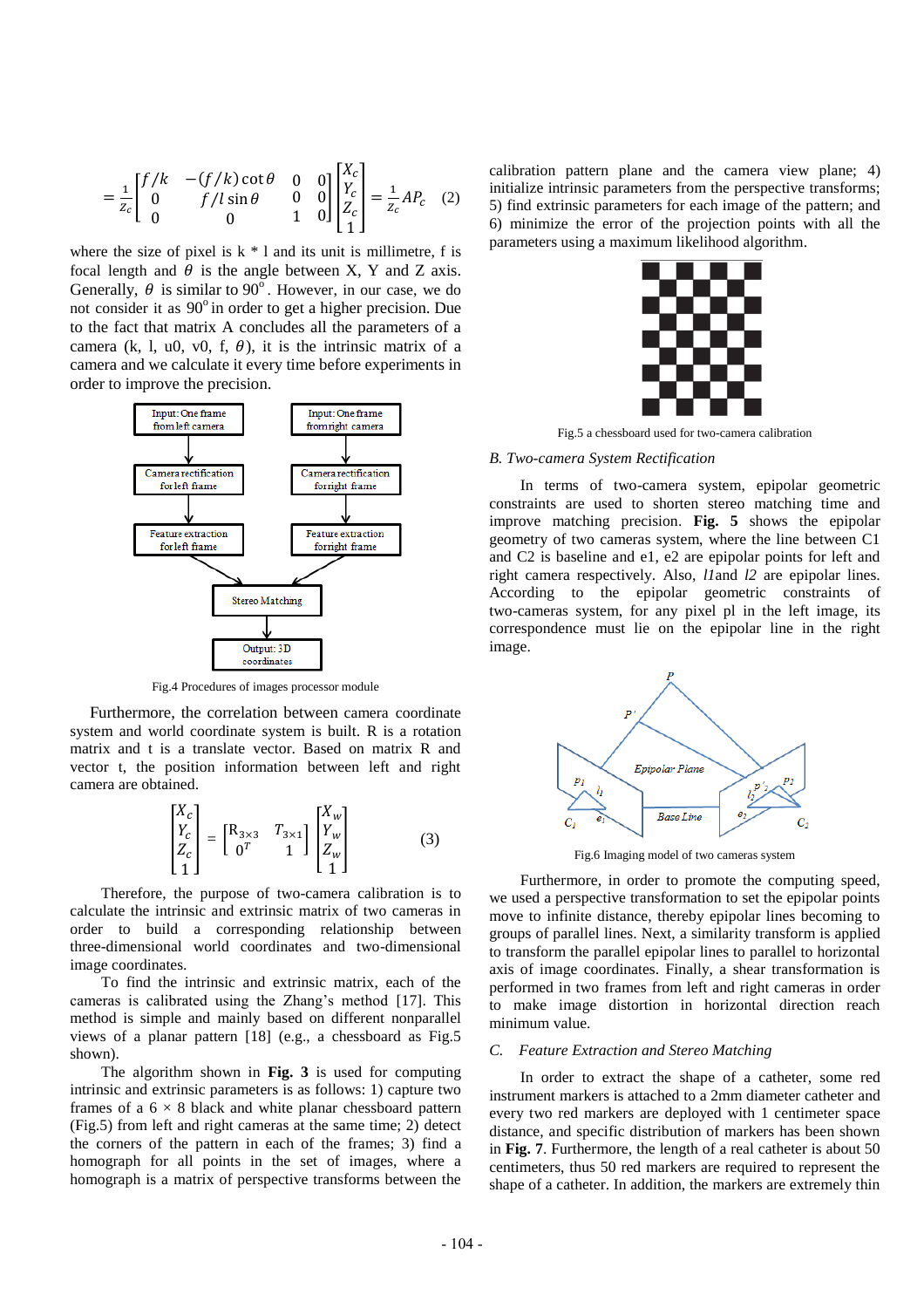and cannot enlarge the diameter of a real catheter and lubricants are attached the catheter to decrease the frictional resistance whether in a n experiment or a real vascular interventional surgery.



Fig. 7 . The red markers attached on a 2mm diameter catheter

To recover 3D coordinates of every marker on a catheter, we first need to extract corresponding feature points (red markers), and then match feature points from two cameras to form identical points. In order to find the red markers in two rectified images from left and right cameras captured at the same time, the images are firstly converted from RGB format to HSV format. Then, the red markers are separated from the images by setting a range of values of hue and saturation. That is, a lower threshold and an upper threshold value of hue and saturation are used to extract red markers from background. Next, an erosion and dilation algorithm is adopted to remove the noise generated by experimental environment. Finally, circumcircle s are calculated for every red marker and we take the coordinates of the centre of each circumcircle as its 2D image coordinates.

Due to the fact that the image rows between the two cameras are aligned after recti fication, the matching points will locate in identical horizontal direction and have the same value of vertical coordinates in two frames captured by left and right cameras respectively. And there are the same numbers of red markers in left and right images. Thus, for a red marker in left image, its corresponding marker must lie in almost the same horizontal line in right image. That is, the two red markers in two images have approximately the same value of vertical coordinate.

#### *D. 3D Coordinates Reconstruction*

As for the rectified images captured from left and right camera, there is a fast algorithm to rebuild three -dimensional coordinates of catheter due to the fact that the pair of left and right images can be considered as two images captured by two parallel cameras.

Assumed that  $p1=(u1 \text{ v1 1})^T$  and  $p2=(u2 \text{ v1 1})^T$  are a pair of matched points. Also, the coordinates value of point P in world coordinates defined by p1 and p2 from left camera perspective view is:  $P = (X, \dot{Y}, \dot{Z}, 1)^T$  and  $P = (X - b, Y, Z, 1)^T$ from right camera perspective view, where b is the baseline between two cameras. Due to  $d = u1 - u2$  as the disparity value,  $(X, Y, Z)$  can be calculated according to the three equations above:

$$
\begin{cases}\nX = \frac{b}{d} \left[ u_1 - u_0 + \frac{(v_1 - v_0)l \cot \theta}{k} \right] \\
Y = \frac{(v_1 - v_0)l b \sin \theta}{k d} \\
Z = \frac{fb}{k d}\n\end{cases}
$$
\n(5)

#### I V . EXPERIMENTAL RESULTS

In order to testify the proposed prototype in this paper, we designed a series of experiments to test the accuracy of the reconstruction algorithm and compare the transmission time visual feedback from master system to slave system before and after applying the proposed architecture. First of all, the Inter net -based catheter operating system is introduce, based on which we did the experiments

#### *A. Internet-based Catheter Operating System*

The Internet -based robotic catheter operating system consists of two parts, a master system and a slave system. And two systems are connected by Internet.

The mechanical designs of master system and slave system [19] -[23] are shown in **Fig.8 -9.**



Fig. 8 The slave system of Internet -based tele -operatives catheter system



Fig. 9 The master system of Internet -based tele -operatives catheter system

At operation site, surgeons see the reconstructed catheter model and operate the handle of master manipulator to do the operation of insertion and rotation. At the same time, controlling instructions are transmitted to surgery site. According to the controlling signals from master system, slave manipulator can insert or rotate catheter and the status of catheter will be detect by two -camera system.

#### *B . Experiments on Two -camera system Calibration*

 We used a chessboard shown in **Fig.5** to calculate the intrinsic and extrinsic matrix and register the two cameras to the universal coordinates.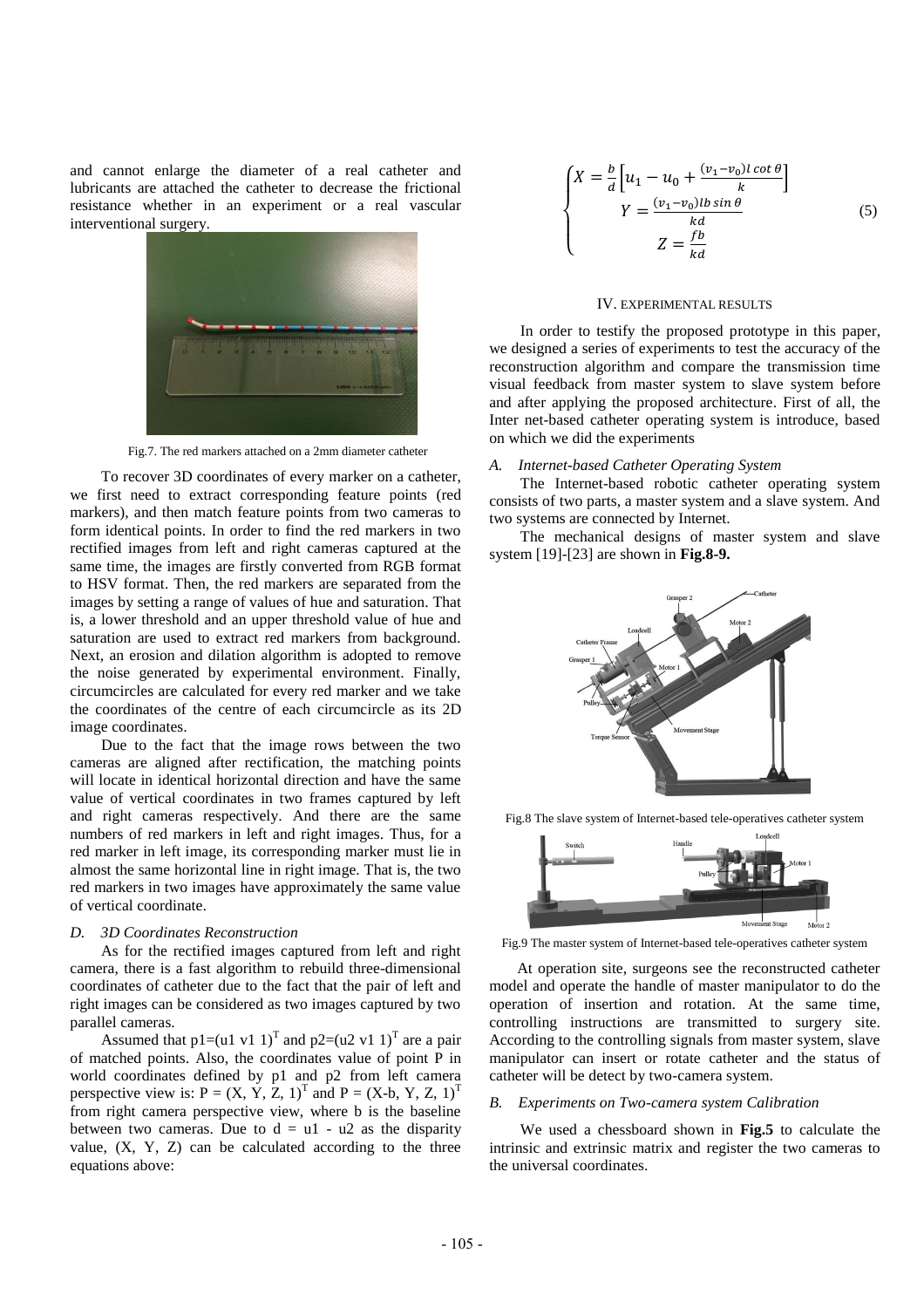The distortion parameters  $k_1$ ,  $k_2$ ,  $p_1$ ,  $p_2$  and the intrinsic parameters  $f_u$ ,  $f_v$ ,  $c_u$ ,  $c_v$ ,  $\alpha$ , resulting from this algorithm for each of the cameras are listed in Table I and Table II, respectively. The accuracy of this calibration method has been reported to be 0 .7197 pixels .

TABLE I Distortion Parameters For Left and Right Cameras

|              | ĸ1        | K <sub>2</sub> | $p_{1}$ | $p_{2}$ |
|--------------|-----------|----------------|---------|---------|
| Left Camera  | $-0.197$  | 0.628          |         |         |
| Right Camera | $-0.2443$ | 0.8192         |         |         |

TABLE II Intrinsic Parameters for Left and Right Cameras

|                     | Ju     | Ιv     | $\alpha$ | $c_{u}$ | $C_{12}$ |
|---------------------|--------|--------|----------|---------|----------|
| Left Camera         | 991.74 | 991.74 | ∩        | 319.5   | 239.5    |
| <b>Right Camera</b> | 1028   | 1028   |          | 319.5   | 239.5    |

*C . Experiments on Three -dimensional Reconstruction* 

The reconstruction algorithm has been introduced in part II of this paper. Here are two experiments to show the results using our proposed methods.

**Fig. 1 0(a)** and **Fig. 1 0 ( b )** show the extracted real catheter in world space from left and right camera and **Fig. 1 0 ( c )** and show the corresponding coordinates of red markers. In additon, another experiment is performed as **Fig. 1 2** shown.



(a) Real catheter in left camera (b) Real catheter in right camera



(c) Coordinates of red markers

Fig. 1 0 Results of experiment I



(a) Real catheter in left camera (b) Real catheter in right camera



#### Fig. 1 1 Results of experiment I

## *D . Remote Transmission Experiments between China and Japan*

Based on the proposed method, the visual feedback is changed from image transmission to coordinates extraction and transmission. We conducted ten exp eriments to compare the transmission time before and after applying the proposed architecture . We delivered 100 pieces of images captured in our remote expriments and their corresponding coordinates rebuit based on our method from Takamatsu, Japan to Chengdu and Shanghai, China . The sizes of each image and its coordinates files are approximately 9 1 ,689 Bytes and 1 8 ,324 Bytes, respectively. The left bar in **Fig.1 2** and **Fig.1 3** shows transmission time of images and the other bar shows the sum time of coordinates extraction and coordinates transmission . The transmission time can be reduced efficiently.